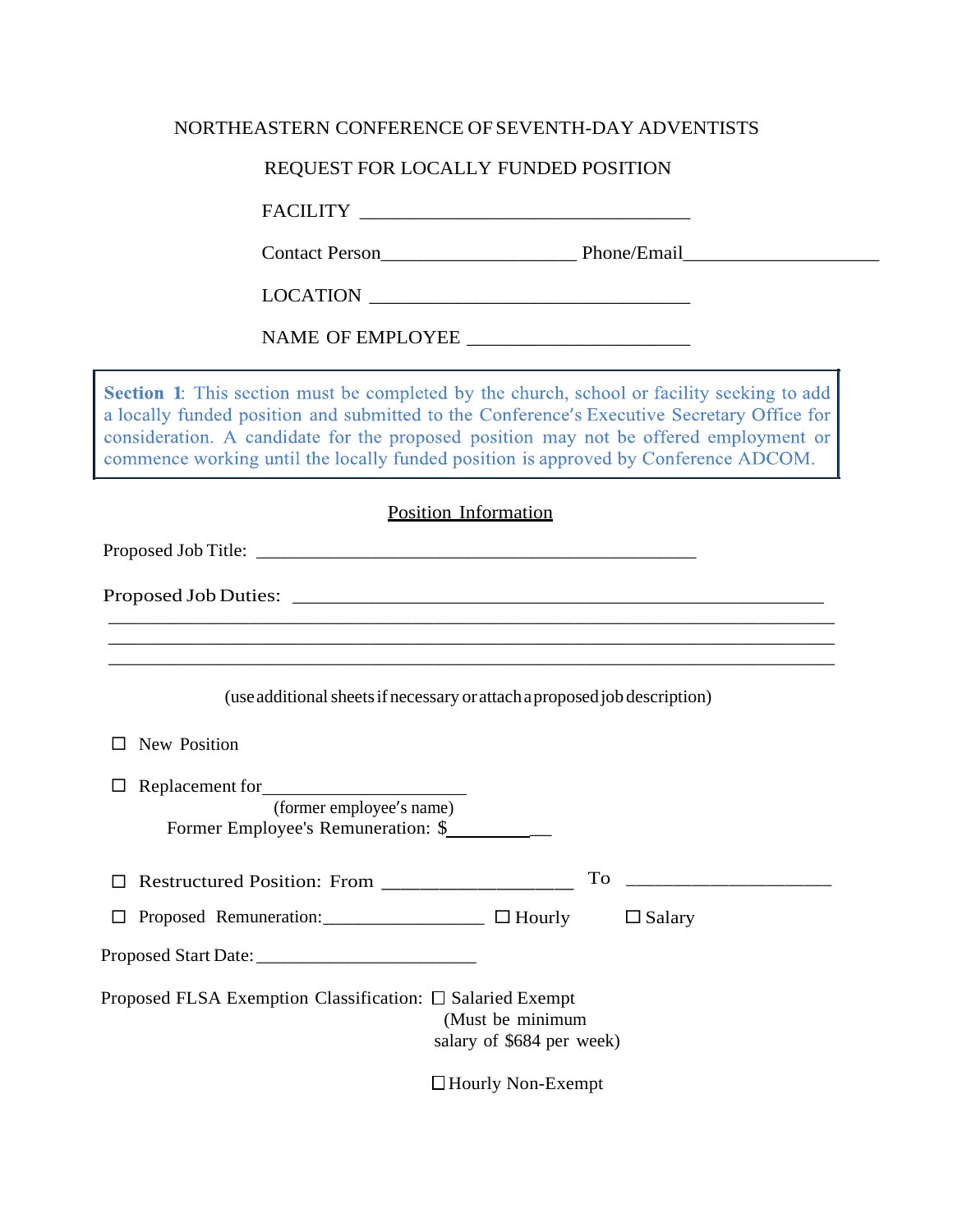| $\Box$ Proposed Work Schedule (Select One: |  |  |
|--------------------------------------------|--|--|
|                                            |  |  |

|  |  |  |  |  |  | $\Box$ Full time (38 hours per week) |
|--|--|--|--|--|--|--------------------------------------|
|--|--|--|--|--|--|--------------------------------------|

| $\Box$ High Hours Part time (scheduled between 30 and 35 hours per |  |
|--------------------------------------------------------------------|--|
| week). Number of proposed work hours per week:                     |  |

 $\Box$  Low Hours Part time (scheduled between 19 and 26 hours per 

□ Less Than Half time (scheduled less than 19 hours per week) \_\_\_\_\_\_\_\_\_\_\_\_\_\_\_\_\_ Number of proposed work hours per week:

## RECOMMENDATION(S):

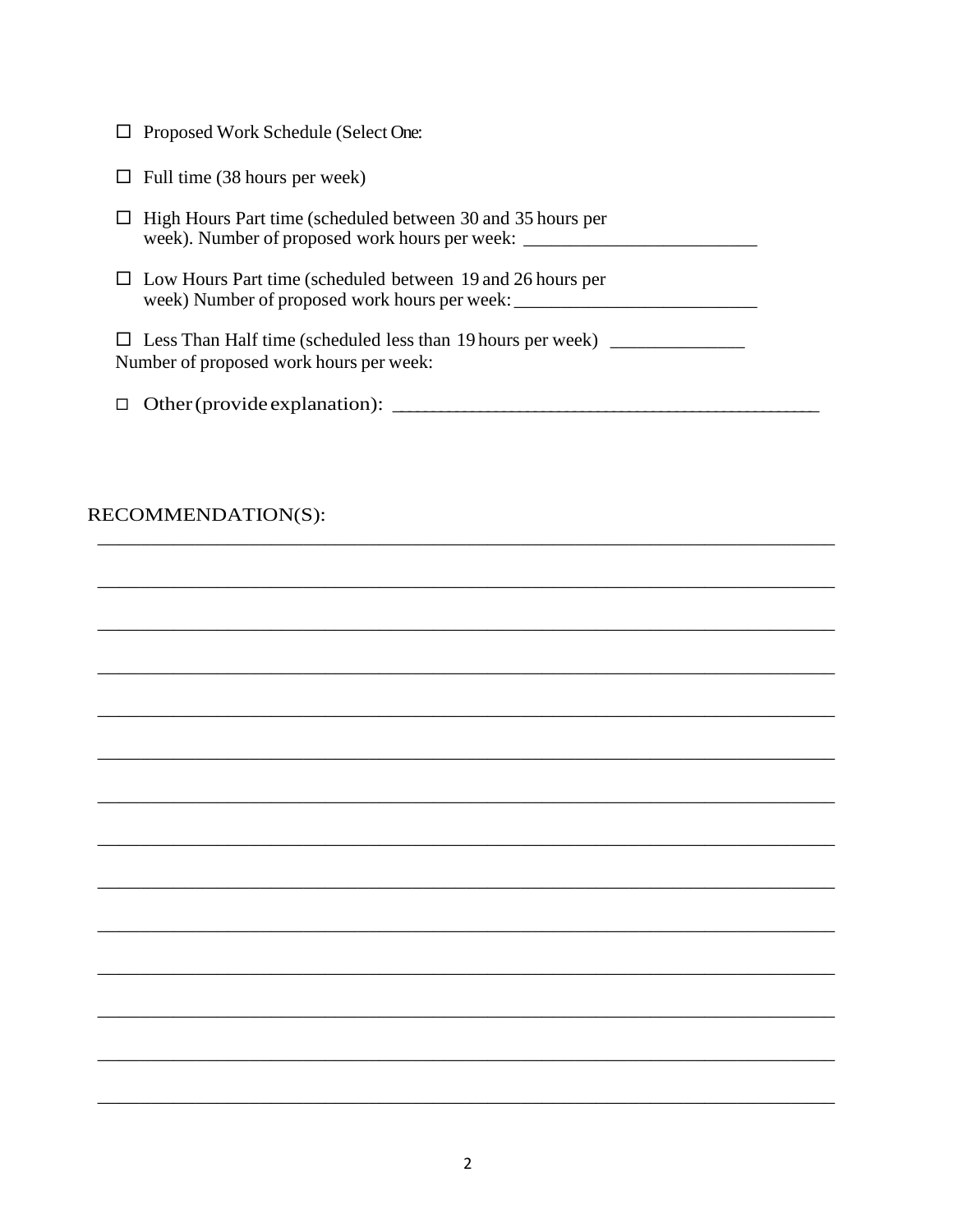**Section 2:** This section will be completed by the Conference Human Resource Department and returned to the requesting facility for review and a funding commitment.

 $\Box$  Requested position has been approved as proposed

Will the Conference prepare locally funded educational employment letter?  $\Box$  Yes  $\Box$  No

Will the Conference prepare an employment offer letter?  $\Box$  Yes  $\Box$  No

 $\Box$  Requested position has been approved with these changes:

(use additional sheets if necessary)

\_\_\_\_\_\_\_\_\_\_\_\_\_\_\_\_\_\_\_\_\_\_\_\_\_\_\_\_\_\_\_\_\_\_\_\_\_\_\_\_\_\_\_\_\_\_\_\_\_\_\_\_\_\_\_\_\_\_\_\_\_\_\_\_\_\_\_\_\_\_\_\_\_ \_\_\_\_\_\_\_\_\_\_\_\_\_\_\_\_\_\_\_\_\_\_\_\_\_\_\_\_\_\_\_\_\_\_\_\_\_\_\_\_\_\_\_\_\_\_\_\_\_\_\_\_\_\_\_\_\_\_\_\_\_\_\_\_\_\_\_\_\_\_\_\_\_

\_\_\_\_\_\_\_\_\_\_\_\_\_\_\_\_\_\_\_\_\_\_\_\_\_\_\_\_\_\_\_\_\_\_\_\_\_\_\_\_\_\_\_\_\_\_\_\_\_\_\_\_\_\_\_\_\_\_\_\_\_\_\_\_\_\_\_\_\_\_\_\_ \_\_\_\_\_\_\_\_\_\_\_\_\_\_\_\_\_\_\_\_\_\_\_\_\_\_\_\_\_\_\_\_\_\_\_\_\_\_\_\_\_\_\_\_\_\_\_\_\_\_\_\_\_\_\_\_\_\_\_\_\_\_\_\_\_\_\_\_\_\_\_\_

\_\_\_\_\_\_\_\_\_\_\_\_\_\_\_\_\_\_\_\_\_\_\_\_\_\_\_\_\_\_\_\_\_\_\_\_\_\_\_\_\_\_\_\_\_\_\_\_\_\_\_\_\_\_\_\_\_\_\_\_\_\_\_\_\_\_\_\_\_\_\_\_\_

\_\_\_\_\_\_\_\_\_\_\_\_\_\_\_\_\_\_\_\_\_\_\_\_\_\_\_\_\_\_\_\_\_\_\_\_\_\_\_\_\_\_\_\_\_\_\_\_\_\_\_\_\_\_\_\_\_\_\_\_\_\_\_\_\_\_\_\_\_\_\_\_

 $\Box$  Requested position has been denied because

Rosemarie Campbell-Brady (HR Director)

Date: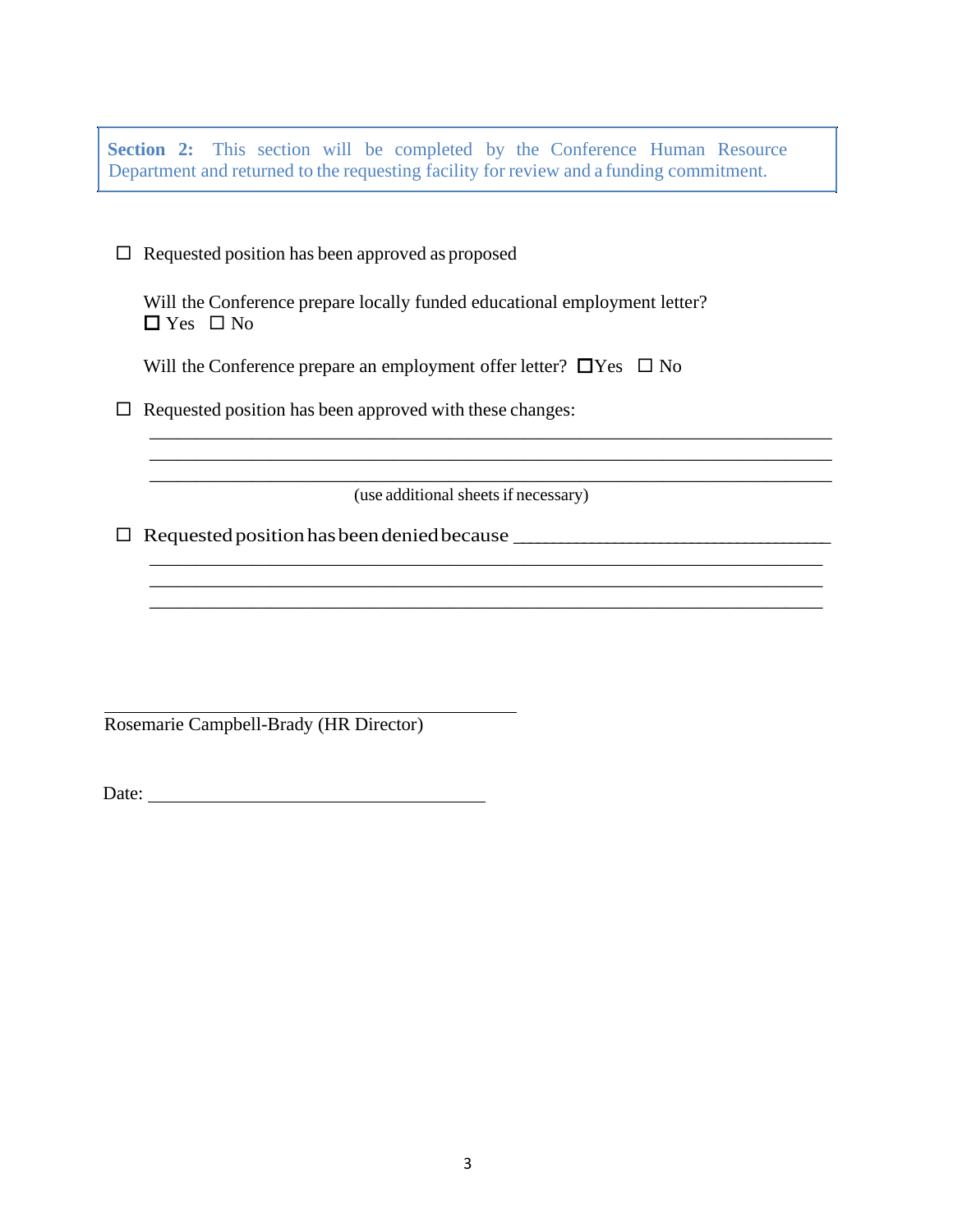# **Employment Benefits Eligibility**

*(This section will only be completed if the requested position is approved. Benefitsfor which the position isineligible are marked "NIA".)*

| Full Time<br>Less Than Half Time<br>Other: $\_\_$<br>□ | П | High Hours Part Time<br>On Call | Low Hours Part Time<br>$\Box$<br>Temporary<br>ப                                                                                                                                                                                                                                                                     |
|--------------------------------------------------------|---|---------------------------------|---------------------------------------------------------------------------------------------------------------------------------------------------------------------------------------------------------------------------------------------------------------------------------------------------------------------|
| Benefits (check if apply)                              |   | <b>Employee Cost Per Month</b>  | Facility Cost Per Month                                                                                                                                                                                                                                                                                             |
| Healthcare Assistance Plan                             |   | $\frac{1}{2}$                   | \$                                                                                                                                                                                                                                                                                                                  |
| Retirement                                             |   | $\sim$                          | \$                                                                                                                                                                                                                                                                                                                  |
| <b>Basic Life</b>                                      |   | $\frac{\text{S}}{\text{S}}$     | \$                                                                                                                                                                                                                                                                                                                  |
| Supplemental Life                                      |   | $\frac{\text{S}}{\text{S}}$     | $\frac{\text{S}}{\text{S}}$                                                                                                                                                                                                                                                                                         |
| <b>Vacation Accrual</b><br>ΙI                          |   | $\sim$                          | \$                                                                                                                                                                                                                                                                                                                  |
| <b>Tuition Assistance</b>                              |   | $\sim$                          | $\frac{1}{2}$ $\frac{1}{2}$ $\frac{1}{2}$ $\frac{1}{2}$ $\frac{1}{2}$ $\frac{1}{2}$ $\frac{1}{2}$ $\frac{1}{2}$ $\frac{1}{2}$ $\frac{1}{2}$ $\frac{1}{2}$ $\frac{1}{2}$ $\frac{1}{2}$ $\frac{1}{2}$ $\frac{1}{2}$ $\frac{1}{2}$ $\frac{1}{2}$ $\frac{1}{2}$ $\frac{1}{2}$ $\frac{1}{2}$ $\frac{1}{2}$ $\frac{1}{2}$ |
| Number of Eligible Children:                           |   |                                 |                                                                                                                                                                                                                                                                                                                     |
| Workers' Compensation                                  |   | $\mathbb{S}$                    | \$                                                                                                                                                                                                                                                                                                                  |
| <b>Sick Leave Accrual</b>                              |   | $\sim$ $\sim$                   |                                                                                                                                                                                                                                                                                                                     |
| Other<br>П<br>(describe in attachment)                 |   | $\sim$                          | $\mathbb{S}$<br><u> 1980 - Jan Stein Harry Harry Harry Harry Harry Harry Harry Harry Harry Harry Harry Harry Harry Harry Harry Har</u>                                                                                                                                                                              |
| <b>TOTAL</b>                                           |   | $\mathcal{S}$                   |                                                                                                                                                                                                                                                                                                                     |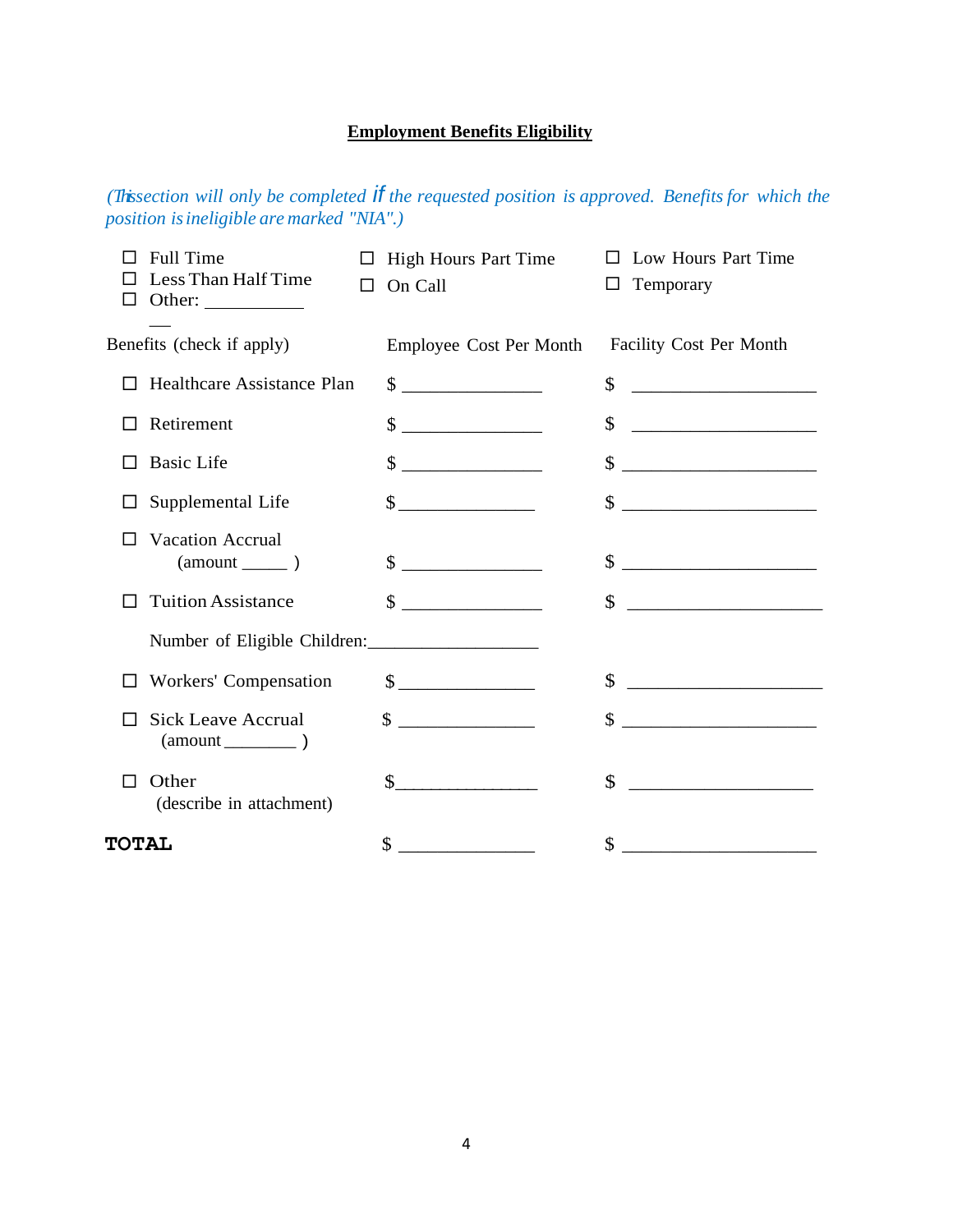### **Local Facility Funding forRemuneration andEmployment Benefits**

*(Thissection will only be completed if the requested position isapproved)*

The church, school or facility must provide the Northeastern Conference with \$ per month to cover the cost of benefits for the approved position. The funds must be delivered to the Conference Treasury no later than the tenth (10th) day of each month in advance of each Northeastern Conference payroll date.

### **TOTALFUNDING REQUIRED PER MONTH:** \$

**Section 3: The Funding Commitment must be completed by the church, school or facility and returned to the Conference Treasury Office if the requested position is approved.**

I, , am an authorized representative of the  $\frac{1}{\sqrt{1-\frac{1}{\sqrt{1-\frac{1}{\sqrt{1-\frac{1}{\sqrt{1-\frac{1}{\sqrt{1-\frac{1}{\sqrt{1-\frac{1}{\sqrt{1-\frac{1}{\sqrt{1-\frac{1}{\sqrt{1-\frac{1}{\sqrt{1-\frac{1}{\sqrt{1-\frac{1}{\sqrt{1-\frac{1}{\sqrt{1-\frac{1}{\sqrt{1-\frac{1}{\sqrt{1-\frac{1}{\sqrt{1-\frac{1}{\sqrt{1-\frac{1}{\sqrt{1-\frac{1}{\sqrt{1-\frac{1}{$ (church/school orfacility)("Facility").

The Board of the Facility has reviewed the completed Request for Locally Funded Position and voted on  $\cdot$ , 20  $\cdot$ , to submit to the Conference the total amount of \$\_\_\_\_\_\_\_\_\_\_\_\_\_\_\_\_\_\_\_ per month to fund the position *(attach a copy of the Board action/resolution).*

The Facility will send the Northeastern Conference \$ no later than the day of each month to cover the remuneration and benefit costs for the approved position.

If the Facility does not provide the necessary funding for the employee's remuneration and benefits to the Northeastern Conference in a timely manner, the Facility acknowledges that the Northeastern Conference, as the employer of the locally funded employee, may in its sole discretion take any of the following actions: (i) place the employee on an unpaid administrative leave (a "furlough") until funding is received by the Conference; (ii) revise the terms of employment between the Conference and the employee; or (iii) cease the locally funded employee's employment due to insufficient funding and terminate any employment agreement.

The Facility acknowledges that any individual proposed to fill the approved position must (i) complete a Northeastern Conference employment application and submit it to the Conference Human Resources Director, (ii) meet the necessary requirements of the position, (iii) authorize and successfully complete a criminal background check before the individual can be offered employment, commence work or receive remuneration or benefits. *(The Northeastern Conference employment application and authorization for criminal background check to be completed by the individual are attached if the proposed position is approved by the Conference. These forms must be completed by the individual and returned to the Northeastern Conference Human Resources Director with this certification.)*

The Facility further acknowledges that the employee must complete Section 1 of Form I-9 by his or her first day of work for pay. Employees may complete Section 1 of Form I-9 at any time